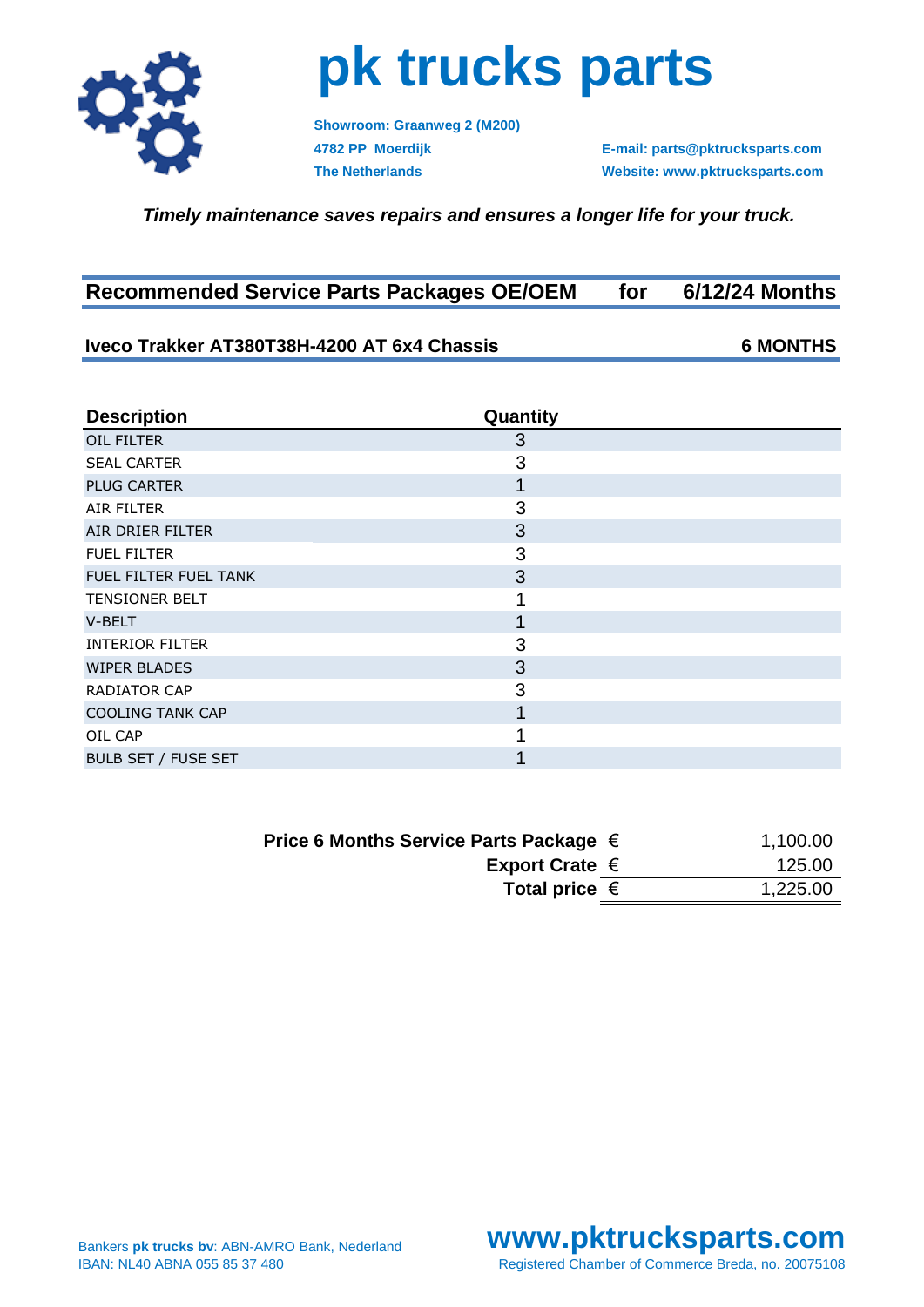

# **pk trucks parts**

**Showroom: Graanweg 2 (M200) 4782 PP Moerdijk The Netherlands**

**E-mail: parts@pktrucksparts.com Website: www.pktrucksparts.com**

**12 MONTHS**

#### Recommended Service Parts Packages OE/OEM for 6/12/24 Months **for**

### **Iveco Trakker AT380T38H-4200 AT 6x4 Chassis**

**Description Quantity OIL FILTER** 6 SEAL CARTER 6 PLUG CARTER **1** AIR FILTER 6 AIR DRIER FILTER 6 FUEL FILTER 6 FUEL FILTER FUEL TANK 6 TENSIONER BELT 1  $V$ -BELT  $\qquad \qquad$  1 INTERIOR FILTER 6 WIPER BLADES 6 SHOCKABSORBERS FRONT 2 BRAKE LINING FRONT 1 2007 1 2007 1 2008 1 2008 1 2008 1 2008 1 2008 1 2008 1 2008 1 2008 1 2008 1 2008 1 2008 1 BRAKE LINING REAR AXLE 2 COOLING HOSE 1 1 COOLING HOSE 2 1 RADIATOR CAP **1** COOLING TANK CAP 1 OIL CAP **1** BULB SET / FUSE SET 2

| Price 12 Months Service Parts Package $\in$ | 3,000.00 |
|---------------------------------------------|----------|
| Export Crate $\in$                          | 125.00   |
| Total price $\epsilon$                      | 3,125.00 |